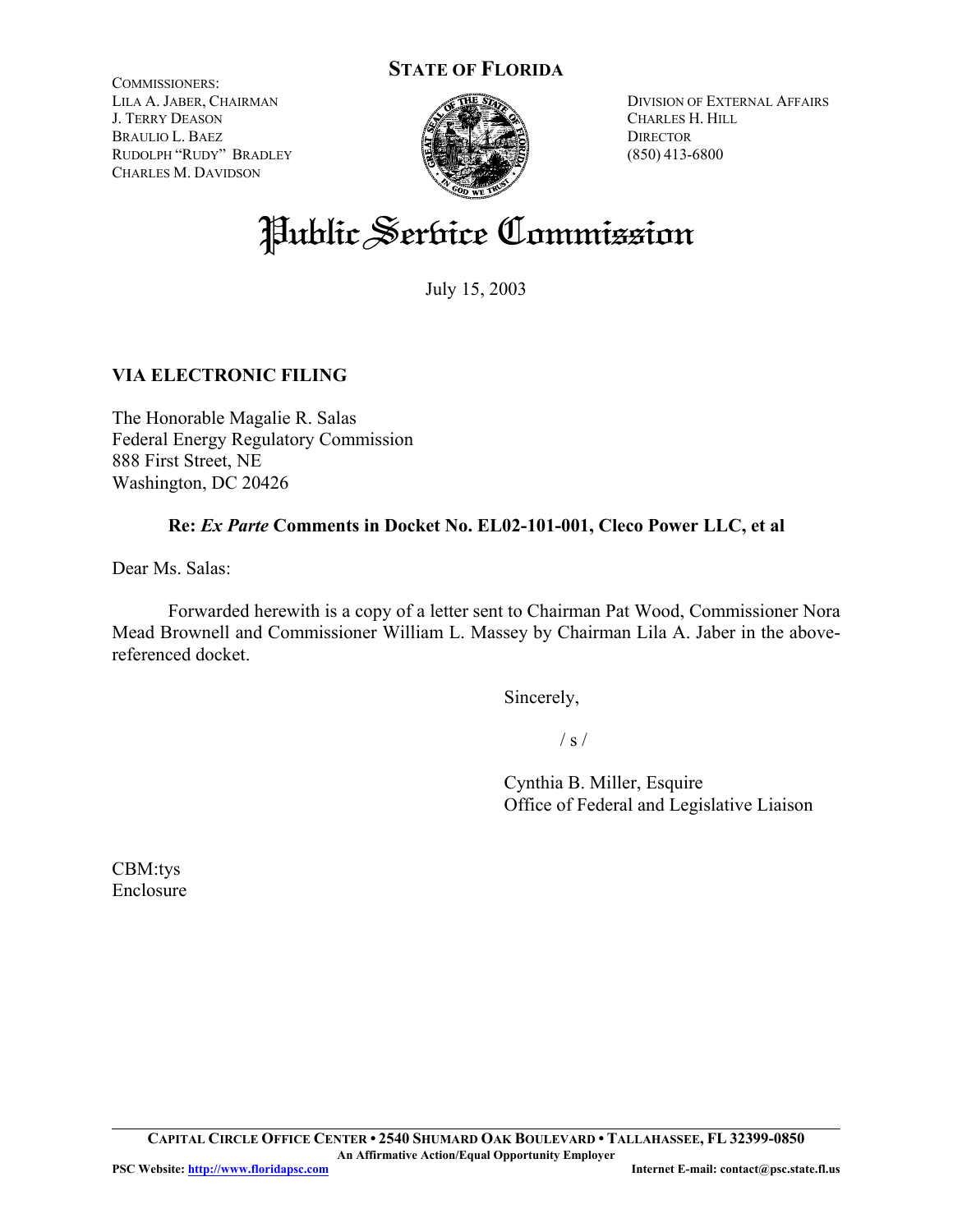## **STATE OF FLORIDA**

LILA A. JABER **CHAIRMAN** 



CAPITAL CIRCLE OFFICE CENTER 2540 Shumard Oak Boulevard Tallahassee, FL 32399-0850 (850) 413-6044

# Public Service Commission

July 15, 2003

Chairman Pat Wood Federal Energy Regulatory Commission 888 First Street, NE Washington, DC 20426

#### **Re:** *Ex Parte* **Comments in Docket No. EL02-101-001, Cleco Power LLC, et al**

Dear Chairman Wood:

The Florida Public Service Commission (FPSC) files in support of the SeTrans Sponsors' July 3 Petition for Rehearing of the June 4 "Order Granting and Denying Requests for Rehearing." The SeTrans Sponsors sought rehearing of the portion of the June 4 Order, discussing the treatment of the rates for bundled retail transmission service. The concern relates to language in the Order that would appear to require review, and therefore approval, by the Federal Energy Regulatory Commission (FERC) of retail rates.

On the one hand, there is language in the Order that provides a comfort level that the FERC is not over-stepping into State jurisdiction. In Paragraph 17, the Order states: "[W]e clarify that the Commission's [October 10, 2002] Order did not assert jurisdiction over the transmission rate component of bundled retail service." This language is consistent with the FPSC's prior comments in this regard.

On the other hand, the FERC Order then states that the October 10 Order required that the Independent System Administrator (ISA) put in place service agreements that explicitly state that the transmission rate to be charged for the transmission service, which will be re-sold to retail customers, will become part of the costs paid for by bundled customers. It appears that the requirements place the transmission component of state-set rates, and non-jurisdictional rates for non-jurisdictional entities, for bundled retail service under the same FERC regulatory umbrella as FERC-set rates for wholesale transmission service provided by jurisdictional entities.